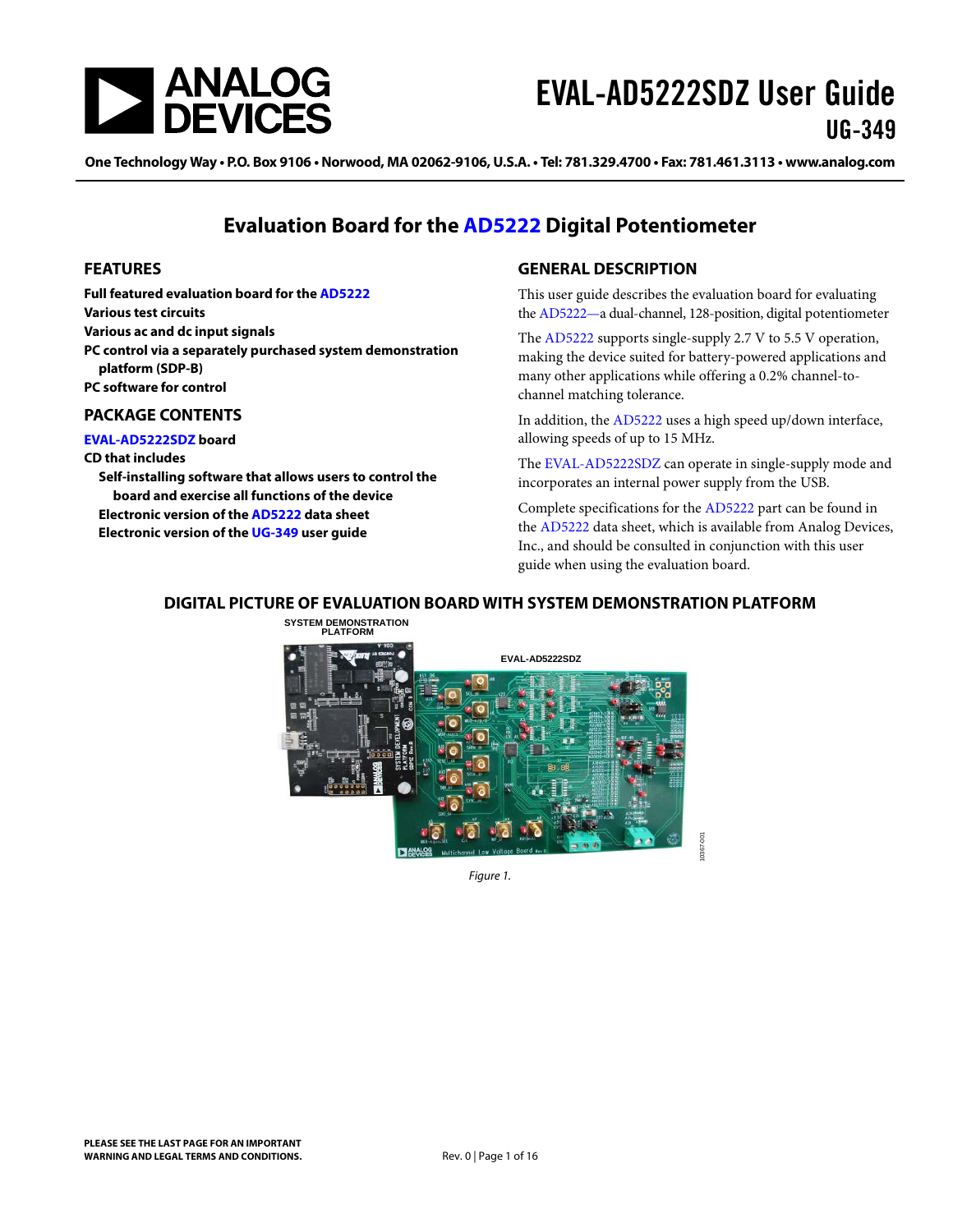# **TABLE OF CONTENTS**

| Digital Picture of Evaluation Board with System |  |
|-------------------------------------------------|--|
|                                                 |  |
|                                                 |  |
|                                                 |  |
|                                                 |  |

### 

### <span id="page-1-0"></span>**REVISION HISTORY**

12/11-Revision 0: Initial Version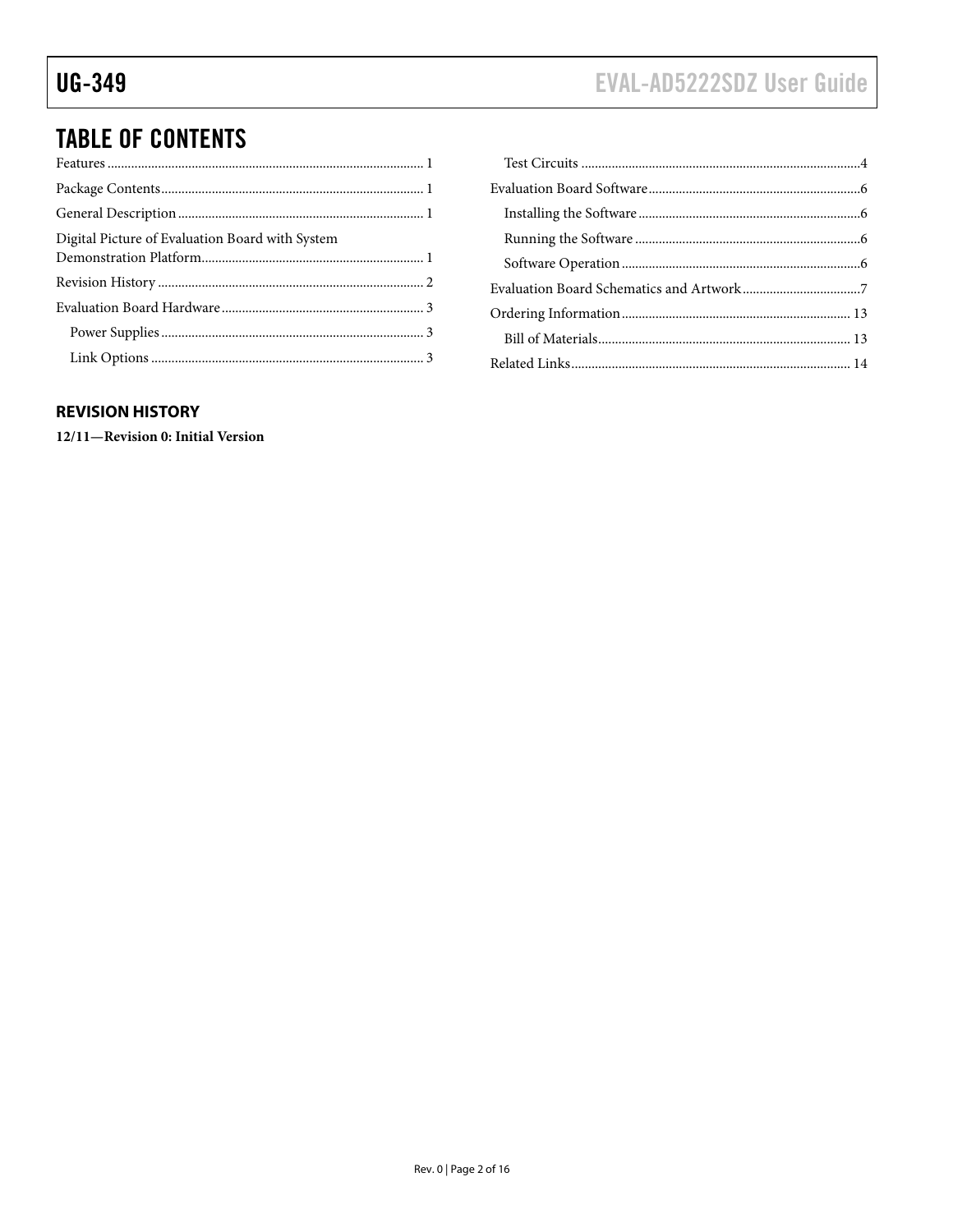## <span id="page-2-0"></span>EVALUATION BOARD HARDWARE

### <span id="page-2-1"></span>**POWER SUPPLIES**

The [EVAL-AD5222SDZ](http://www.analog.com/AD5222) supports using single power supplies.

The evaluation board can be powered either from the SDP port or externally by the J1-1 and J1-2 connectors, as described in [Table 1.](#page-2-3)

All supplies are decoupled to ground using 10  $\mu$ F tantalum and 0.1 µF ceramic capacitors.

### <span id="page-2-3"></span>**Table 1. Maximum and Minimum Voltages of the Connectors**

| <b>Connector No.</b> | Label      | Voltage                                               |  |
|----------------------|------------|-------------------------------------------------------|--|
| $11 - 1$             | EXT        | Analog positive power supply, V <sub>DD</sub> .       |  |
|                      | <b>VDD</b> | For single-supply operation, it is 2.7 V<br>to $5V$ . |  |
| $11-2$               | <b>GND</b> | Analog ground.                                        |  |

### <span id="page-2-2"></span>**LINK OPTIONS**

Several link and switch options are incorporated in the evaluation board and should be set up before using the board. [Table 2](#page-2-4) describes the positions of the links to control the evaluation board by a PC, via the SDP-B board, using the [EVAL-AD5222SDZ](http://www.analog.com/AD5222) in single-supply mode. The functions of these link options are described in detail in [Table 3](#page-2-5) through [Table 6.](#page-4-0)

### <span id="page-2-4"></span>**Table 2. Link Options Setup for SDP-B Control (Default)**

| Link No. | <b>Option</b> |
|----------|---------------|
| A25      | 3.3V          |
| A24      | <b>GND</b>    |

### <span id="page-2-5"></span>**Table 3. Link Functions**

| Link No. | <b>Power Supply</b>   | <b>Options</b>                                                       |
|----------|-----------------------|----------------------------------------------------------------------|
| A25      | V <sub>DD</sub>       | This link selects one of the following as the positive power supply: |
|          |                       | 5 V (from SDP-B).                                                    |
|          |                       | 3.3 V (from SDP-B).                                                  |
|          |                       | EXT (external supply from the J1-1 connector).                       |
| A24      | <b>V<sub>ss</sub></b> | This link should be connected to GND (analog ground).                |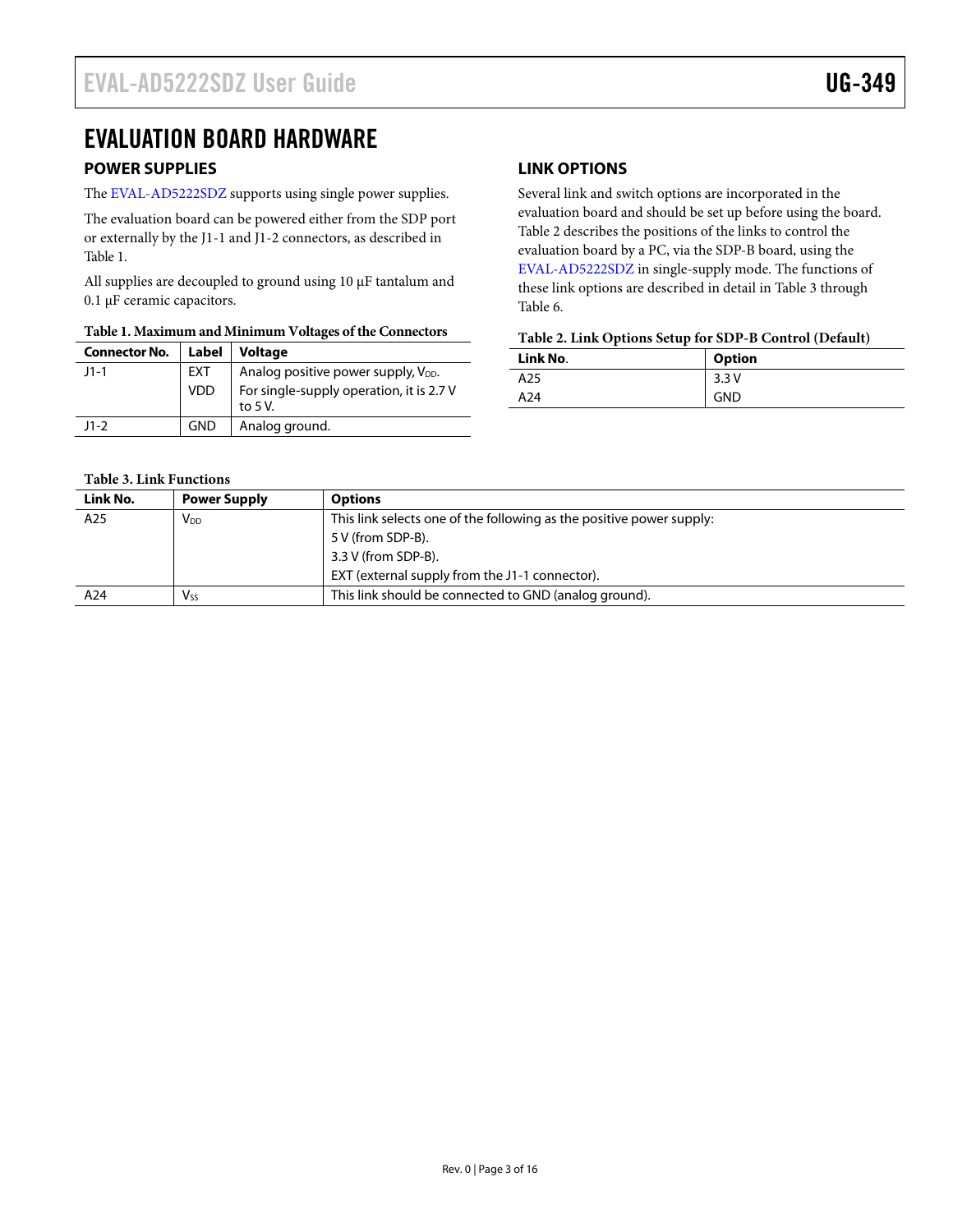## UG-349 EVAL-AD5222SDZ User Guide

### <span id="page-3-0"></span>**TEST CIRCUITS**

The [EVAL-AD5222SDZ i](http://www.analog.com/AD5222)ncorporates several test circuits to evaluate th[e AD5222](http://www.analog.com/AD5222) performance.

### **DAC**

RDAC1 can be operated as a digital-to-analog converter (DAC), as shown i[n Figure 2.](#page-3-1) 



<span id="page-3-1"></span>[Table 4](#page-3-2) shows the options available for the voltage references.

| $1.0017$ $1.0017$ $1.0017$ |        |                |                                                         |  |  |
|----------------------------|--------|----------------|---------------------------------------------------------|--|--|
| <b>Terminal</b>            | Link   | <b>Options</b> | <b>Description</b>                                      |  |  |
| A <sub>1</sub>             | A20    | $AC + DC$      | <b>Connects Terminal A1 to</b><br>$(V_{DD} - V_{SS})/2$ |  |  |
|                            |        | VDD            | Connects Terminal A1 to V <sub>DD</sub>                 |  |  |
| W1                         | BUF W1 |                | Connects Terminal W1 to an<br>output buffer             |  |  |
| B <sub>1</sub>             | A21    | DC             | <b>Connects Terminal B1 to</b><br>$(V_{DD} - V_{SS})/2$ |  |  |
|                            |        | <b>GND</b>     | <b>Connects Terminal B1 to</b><br>analog ground         |  |  |
|                            |        |                |                                                         |  |  |

### <span id="page-3-2"></span>**Table 4. DAC Voltage References**

The output voltage is defined in Equation 1.

$$
V_{OUT} = (V_{AI} - V_{BI}) \times \frac{R_{WBI}}{128}
$$
 (1)

where:

*RWB1* is the resistor between the W1 and B1 terminals. *VA1* is the voltage applied to the A1 terminal (A20 link). *VB1* is the voltage applied to the B1 terminal (A21 link).

However, by using the R34 and R35 external resistors, the user can reduce the voltage of the voltage references. In this case, use the A1 and B1 test points to measure the voltage applied to the A1 and B1 terminals and recalculate  $V_{A1}$  and  $V_{B1}$  in Equation 1.

### **AC Signal Attenuation**

RDAC1 can be used to attenuate an ac signal, which must be provided externally using the AC\_INPUT connector, as shown in [Figure 3.](#page-3-3)



Figure 3. AC Signal Attenuator

<span id="page-3-3"></span>Depending on the voltage supply rails and the dc offset voltage of the ac signal, various configurations can be used as described in [Table 5.](#page-3-4)

<span id="page-3-4"></span>

| Table 5. AC Signal Attenuation Link Options |  |  |  |
|---------------------------------------------|--|--|--|
|---------------------------------------------|--|--|--|

| <b>Link</b> | <b>Options</b> | <b>Conditions</b>                                                              |  |
|-------------|----------------|--------------------------------------------------------------------------------|--|
| A20         | $AC + DC$      | No dc offset voltage.                                                          |  |
|             |                | AC signal is outside the voltage supply rails<br>due to the dc offset voltage. |  |
|             |                | DC offset voltage $\neq$ V <sub>DD</sub> /2. <sup>1</sup>                      |  |
|             | AC             | All other conditions.                                                          |  |
| A21         | DC             | Use in conjunction with $ac + dc$ link.                                        |  |
|             |                | All other conditions.                                                          |  |

<sup>1</sup> Recommended to ensure optimal total harmonic distortion (THD) performance. The signal attenuation is defined in Equation 2.

$$
Attention (dB) = 20 \times \log \left( \frac{R_{WB1} + R_W}{R_{END-TO-END}} \right)
$$
 (2)

where:

*RWB1* is the resistor between the W1 and B1 terminals.

*RW* is the wiper resistance.

*REND-TO-END* is the end-to-end resistance value.

In addition, R36 can be used to achieve a pseudologarithmic attenuation. To do so, adjust the R36 resistor until a desirable transfer function is found.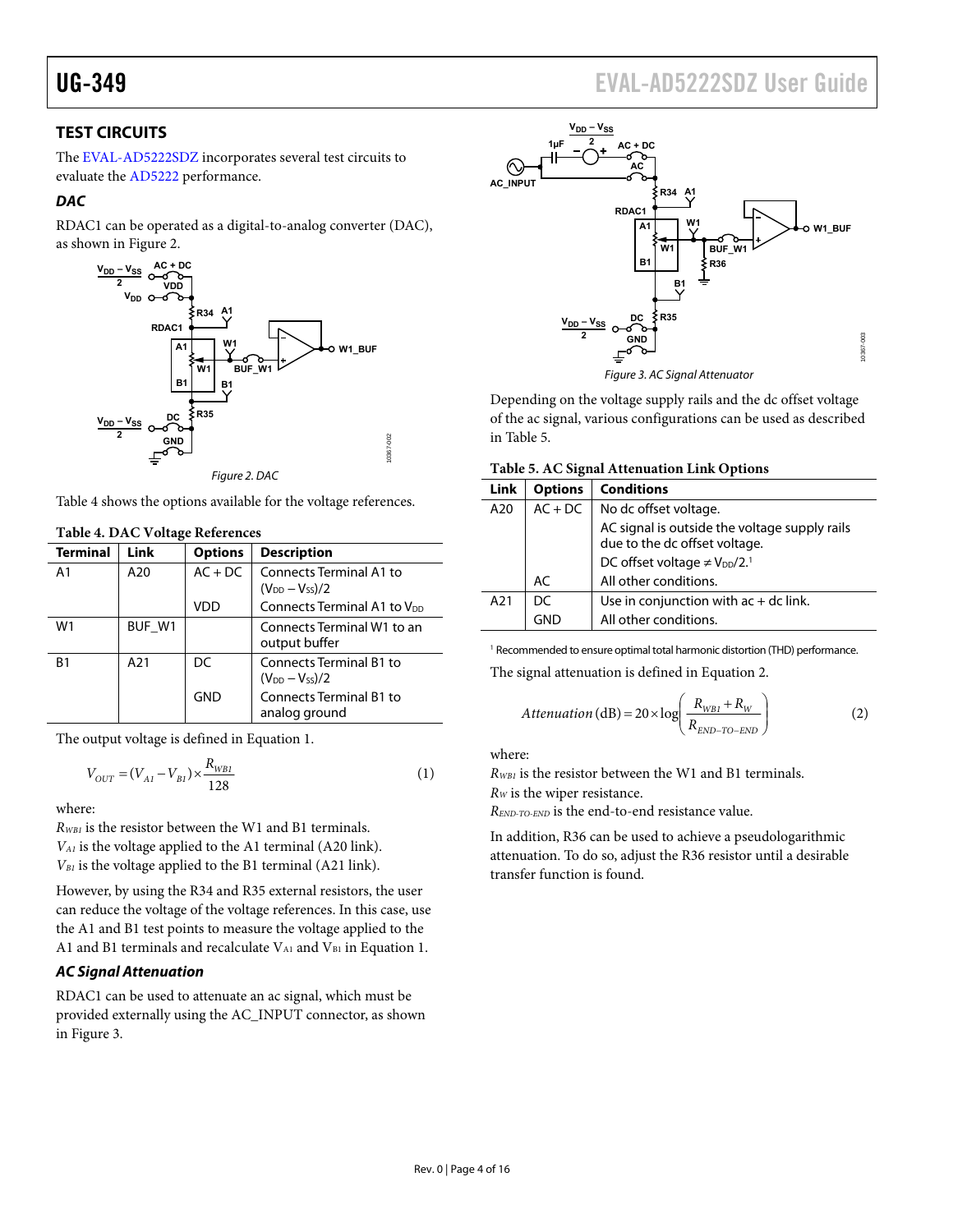# EVAL-AD5222SDZ User Guide Valley and the UG-349

### *Signal Amplifier*

RDAC2 can be operated as an inverting or noninverting signal amplifier supporting linear or pseudologarithmic gains. [Table 6](#page-4-0) shows the available configurations.

The noninverting amplifier with linear gain is shown i[n Figure 4,](#page-4-1) and the gain is defined in Equation 3.

$$
G = 1 + \frac{R_{WB2}}{R38} \tag{3}
$$

where  $R_{WB2}$  is the resistor between the W2 and B2 terminals.



*Figure 4. Linear Noninverting Amplifier*

<span id="page-4-1"></span>The noninverting amplifier with pseudologarithmic gain is shown in [Figure 5,](#page-4-2) and the gain is defined in Equation 4.

$$
G = 1 + \frac{R_{WB2}}{R_{AW2}}\tag{4}
$$

where:

*RWB2* is the resistor between the W2 and B2 terminals. *RAW2* is the resistor between the A2 and W2 terminals.

### <span id="page-4-0"></span>**Table 6. Amplifier Selection Link Options**



*Figure 5. Pseudologarithmic Noninverting Amplifier*

<span id="page-4-2"></span>R43 and R42 can be used to set the maximum and minimum gain limits.

The inverting amplifier with linear gain is shown in [Figure 6,](#page-4-3) and the gain is defined in Equation 5.

Note that the input signal,  $V_{IN}$ , must be negative.

$$
G = -\frac{R_{WB2}}{R38} \tag{5}
$$

where  $R_{WB2}$  is the resistor between the W2 and B2 terminals.



<span id="page-4-3"></span>*Figure 6. Linear Inverting Amplifier*

| Table 6. Amplifier Sciection Link Options |                   |      |                    |                             |
|-------------------------------------------|-------------------|------|--------------------|-----------------------------|
| <b>Amplifier</b>                          | <b>Gain</b>       | Link | Label <sup>1</sup> | <b>V<sub>IN</sub></b> Range |
| Noninverting                              | Linear            | A27  | LINEAR             | $0$ V to $V_{DD}$           |
|                                           |                   | A29  | NON-INVERTING      |                             |
|                                           |                   | A30  | NON-INVERTING      |                             |
|                                           | Pseudologarithmic | A27  | <b>PSEUDOLOG</b>   | $0 V$ to $V_{DD}$           |
|                                           |                   | A29  | NON-INVERTING      |                             |
|                                           |                   | A30  | NON-INVERTING      |                             |
| Inverting                                 | Linear            | A27  | LINEAR             | $-V_{DD}$ to 0 V            |
|                                           |                   | A29  | <b>INVERTING</b>   |                             |
|                                           |                   | A30  | <b>INVERTING</b>   |                             |

<sup>1</sup> Se[e Figure 14.](#page-10-0)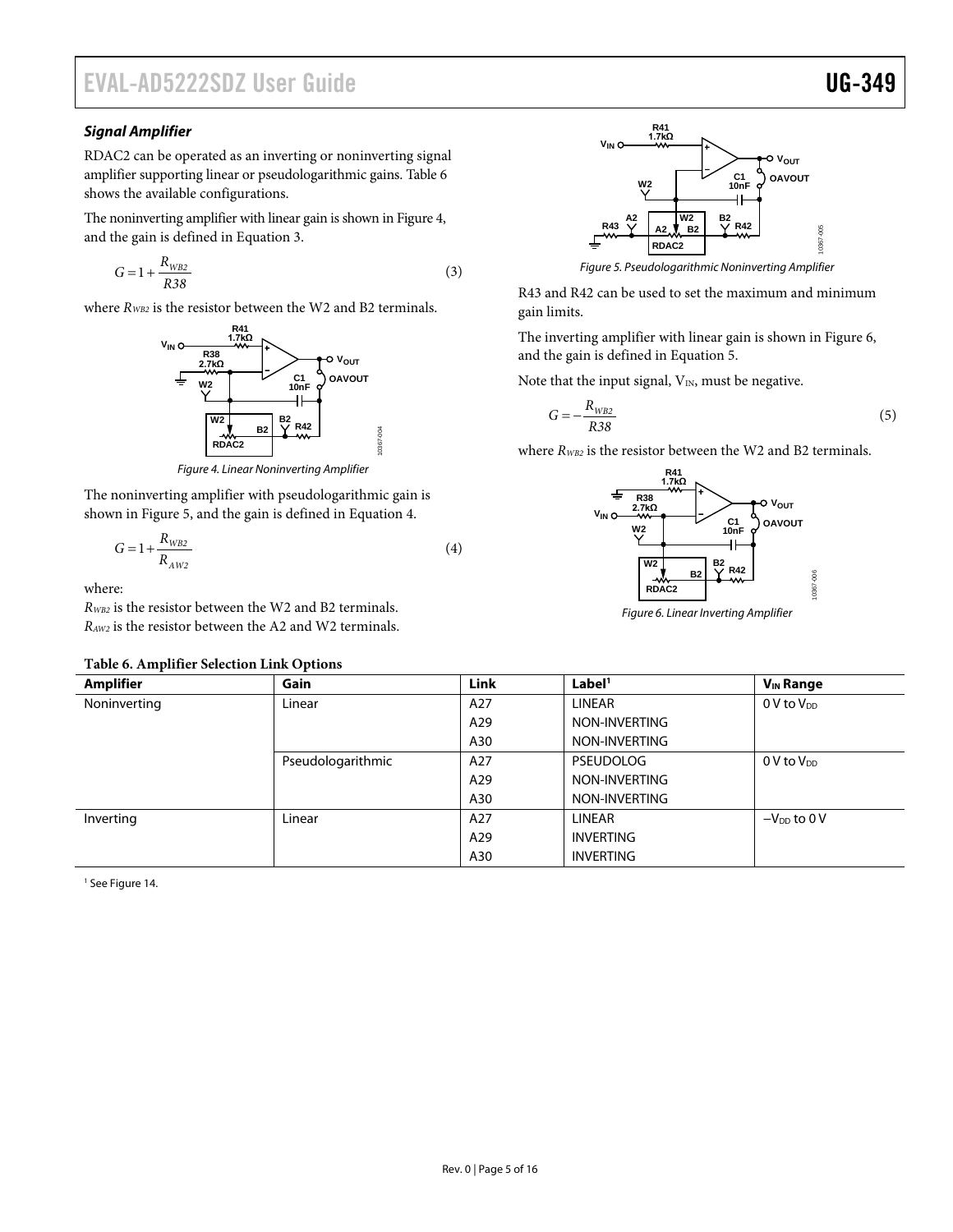## <span id="page-5-0"></span>EVALUATION BOARD SOFTWARE

### <span id="page-5-1"></span>**INSTALLING THE SOFTWARE**

The [EVAL-AD5222SDZ](http://www.analog.com/AD5222) evaluation kit includes evaluation board software provided on a CD. The software is compatible with Windows® XP, Windows Vista, and Windows 7 (both 32-bit and 64-bit).

Install the software before connecting the [SDP-B](http://www.analog.com/blackfin_hwsdpb) board to the USB port of the PC to ensure that the SDP-B board is recognized when it is connected to the PC.

- 1. Start the Windows operating system and insert the CD.
- 2. The installation software opens automatically. If it does not, run the **setup.exe** file from the CD.
- 3. After installation is completed, power up the evaluation board as described in the [Power Supplies](#page-2-1) section.
- 4. Connect th[e EVAL-AD5222SDZ](http://www.analog.com/AD5222) to the SDP-B board and the SDP-B board to the PC using the USB cable included in the evaluation kit.
- 5. When the software detects the evaluation board, follow the instructions that appear to finalize the installation.

To uninstall the program, click **Start** > **Control Panel** > **Add or Remove Programs** > **AD5222 Eval Board.**

### <span id="page-5-2"></span>**RUNNING THE SOFTWARE**

To run the program, do the following:

- 1. Click **Start** > **All Programs** > **Analog Devices** > **AD5222** > **AD5222 Eval Board**.
- 2. If the SDP-B board is not connected to the USB port when the software is launched, a connectivity error displays (see [Figure 7\)](#page-5-4). Simply connect the evaluation board to the USB port of the PC, wait a few seconds, click **Rescan**, and follow the instructions.

| Hardware Select                                                        |  |
|------------------------------------------------------------------------|--|
| No matching system found. Press Rescan to retry or Cancel to<br>abort. |  |
|                                                                        |  |
|                                                                        |  |
| Previous<br>Next                                                       |  |
|                                                                        |  |
| Cancel<br>Rescan<br>Select                                             |  |

*Figure 7. Pop-Up Window Error*

<span id="page-5-4"></span>The main window of th[e EVAL-AD5222SDZ](http://www.analog.com/AD5222) software then opens, as shown i[n Figure 8.](#page-5-5)

### <span id="page-5-3"></span>**SOFTWARE OPERATION**

The main window of th[e EVAL-AD5222SDZ](http://www.analog.com/AD5222) software is divided into the following sections: **RDAC1** and **RDAC2**. The features of the main window are as follows:

- **RDAC1** and **RDAC2** can be used to update the RDAC registers by typing the desired number of steps and clicking **UP** or **DOWN**.
- **INDEPENDENT MODE ENABLE** allows you to update each RDAC register independently.
- Clicking **EXIT** closes the program but does not reset the part.



<span id="page-5-5"></span>*Figure 8[. EVAL-AD5222SDZ](http://www.analog.com/AD5222) Software Main Window*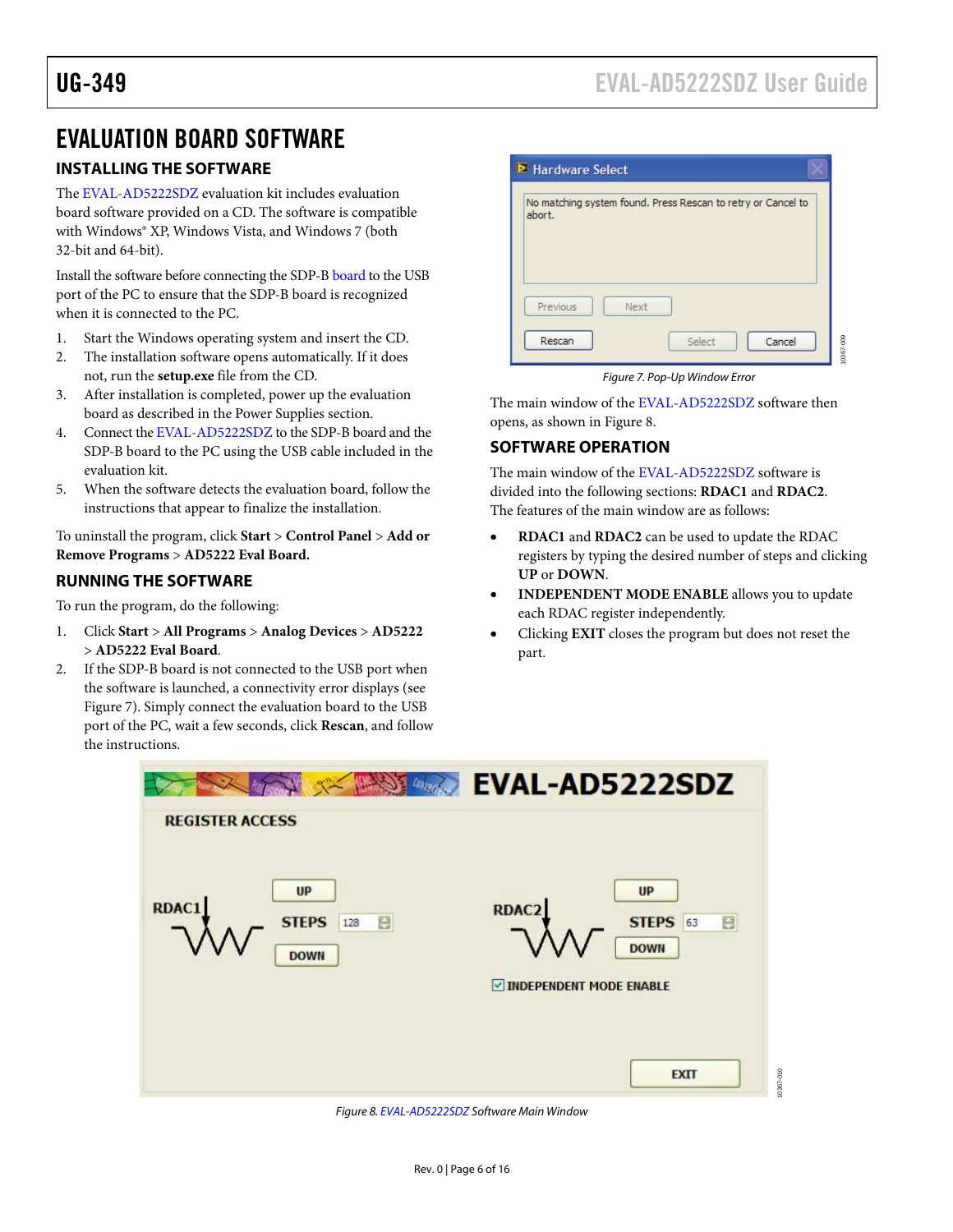# <span id="page-6-0"></span>EVALUATION BOARD SCHEMATICS AND ARTWORK

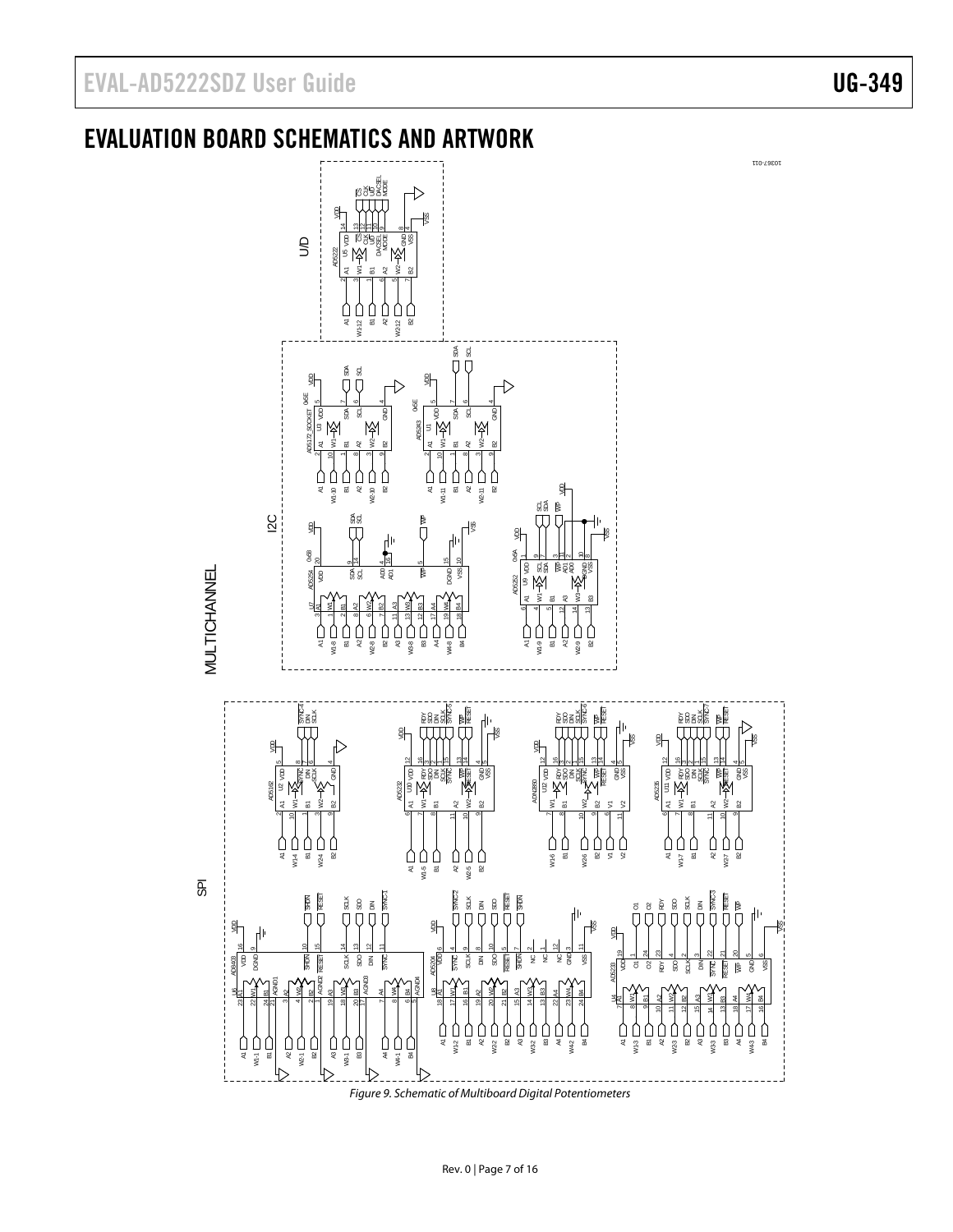

### INVERTING AND NON-INVERTING WITH LINEAR AND PSEUDO-LOG GAIN



*Figure 11. Schematic of Multiboard RDAC1 Circuits*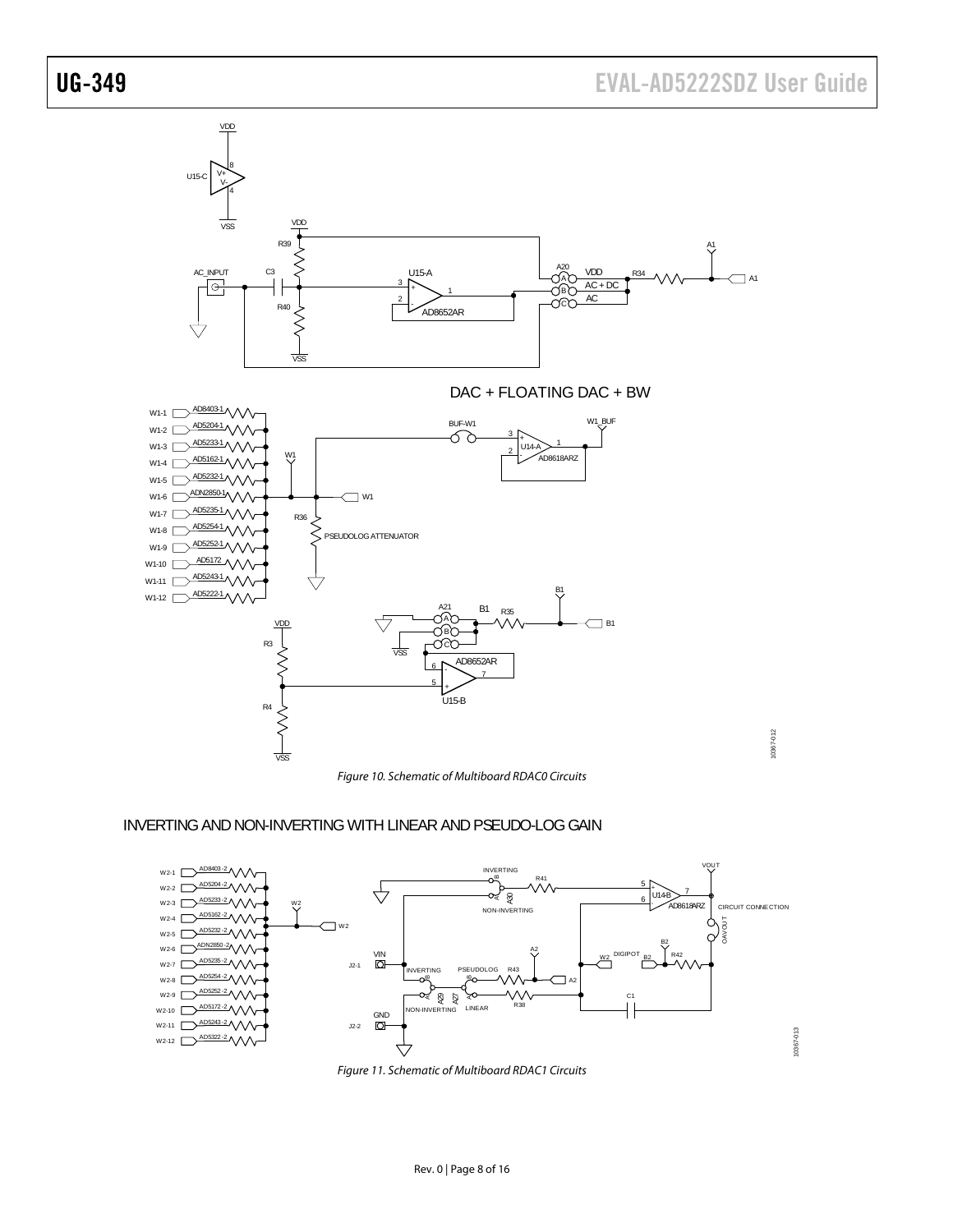# EVAL-AD5222SDZ User Guide Valley Contract Contract Contract Contract Contract Contract Contract Contract Contract Contract Contract Contract Contract Contract Contract Contract Contract Contract Contract Contract Contract



DIGITAL PINS CURRENT MONITOR

DIGITAL PINS

**CURRENT MONITOR** 

 $\Sigma$ 

 $\frac{1}{5}$ 

 $\bigcap_{5}$ 

 $5$ 

 $\degree$ 

 $\bigcap_{\mathfrak{S}}$ 

 $\bigcap_{\infty}$ 

 $\gg$ 





*Figure 12. Schematic o[f AD5222](http://www.analog.com/AD5222) Power Supplies and Other Channels*



 $\triangleright$ 

C26 0.1uF

 $\mathfrak{F}% _{A}$ 0.1uF

VSS

Г

+ខ2<br>ខេ

**GND** EXT VSS GND

AB

A24

 $\rightarrow$ 

J1-2 J1-3

POWER-SUPPLIES

POWER-SUPPLIES

+ $\frac{1}{2}$  $-24$ <br> $+0uF$ 

້ິ 0.1uF

ខ<br>ខ<br>ខ =

VDD

EXT VDD +5V +3.3V

A25

5<br>5

+3.3V +5V

 $\frac{13.3V}{10} + 5V$ 

A $\circ$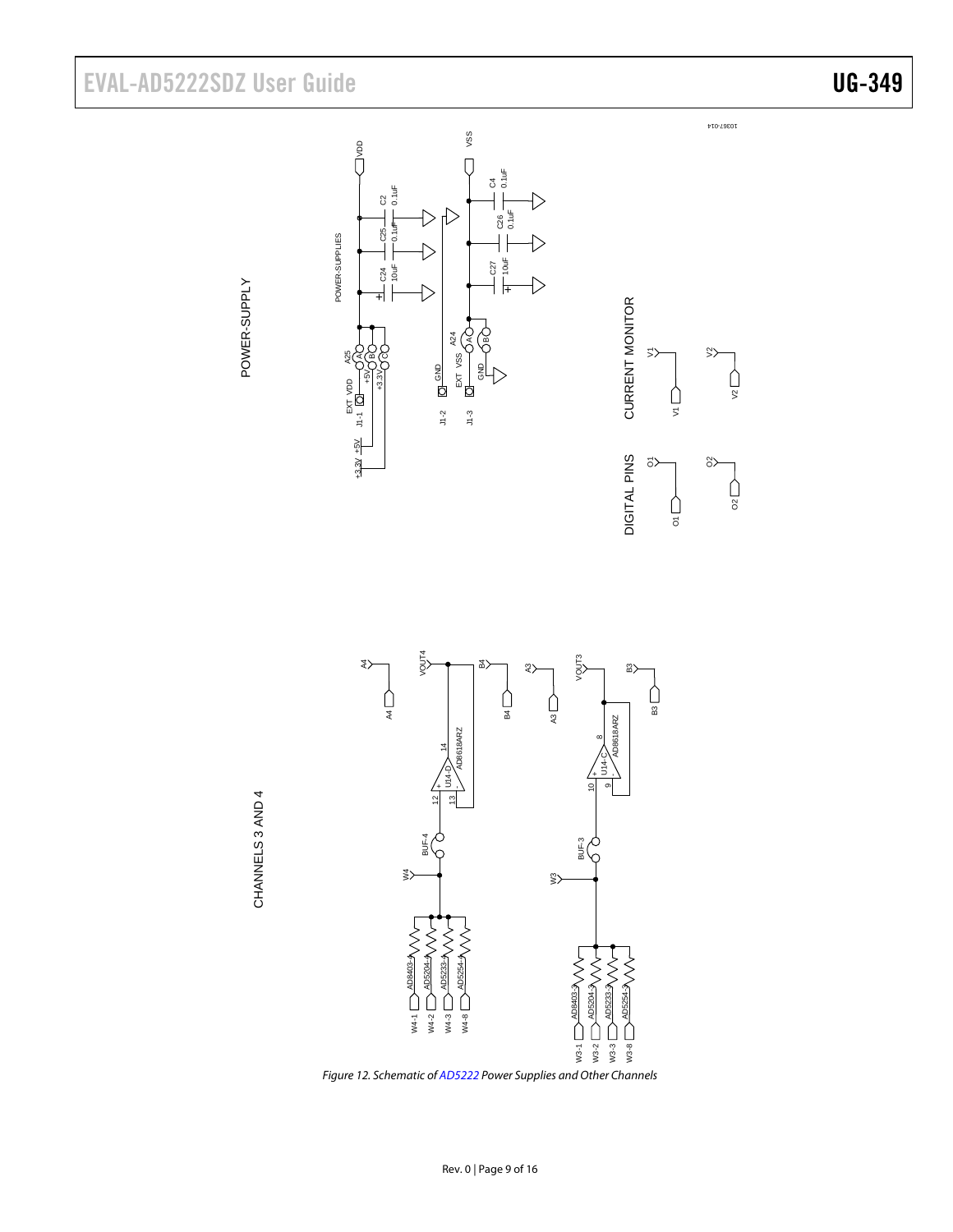

Figure 13. Schematic of SDP-B Connector

# UG-349 EVAL-AD5222SDZ User Guide

10367-015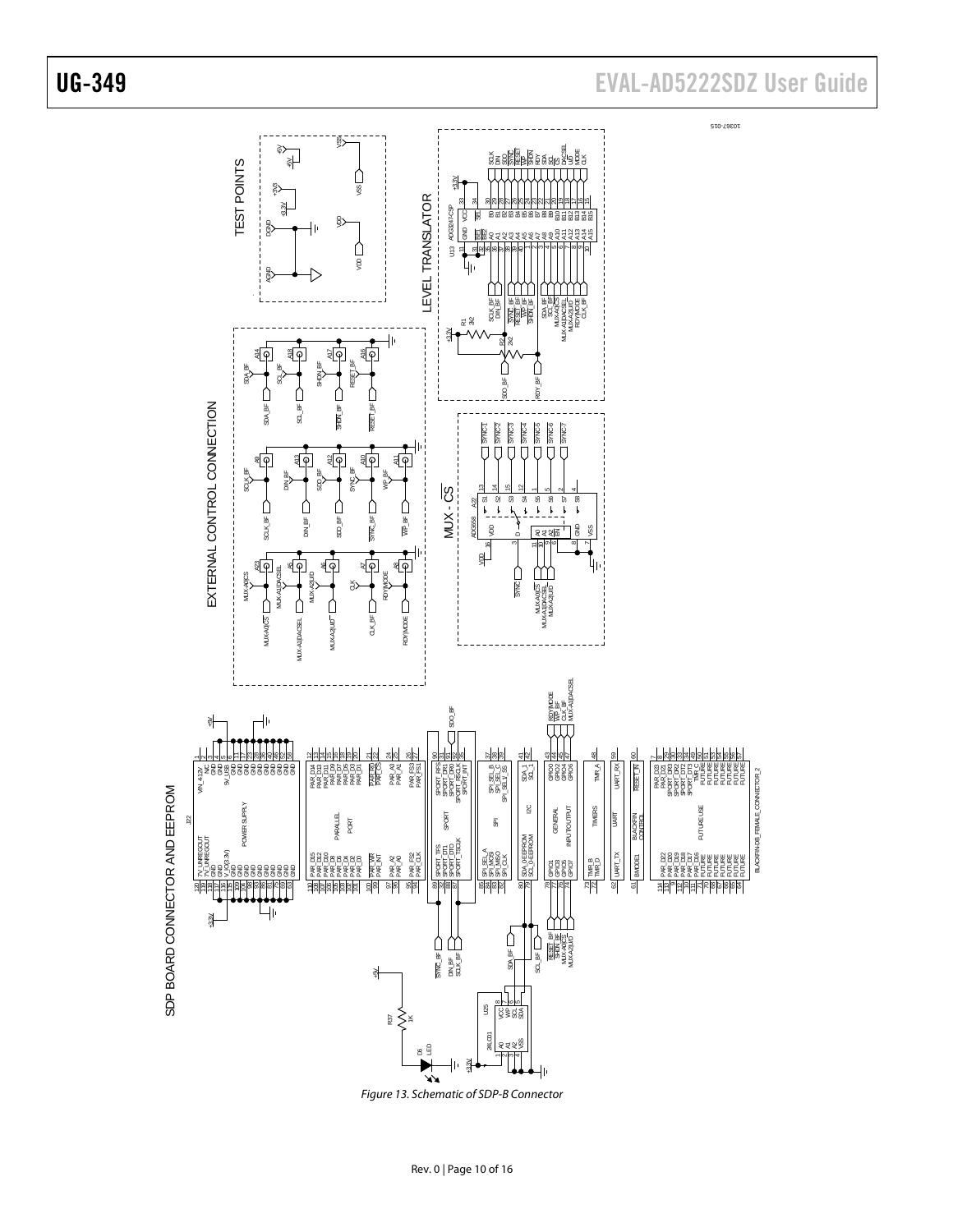# EVAL-AD5222SDZ User Guide Valley Contract Contract Contract Contract Contract Contract Contract Contract Contract Contract Contract Contract Contract Contract Contract Contract Contract Contract Contract Contract Contract



<span id="page-10-0"></span>

*Figure 15. Component Placement Drawing*



*Figure 16. Layer 2 Side PCB Drawing*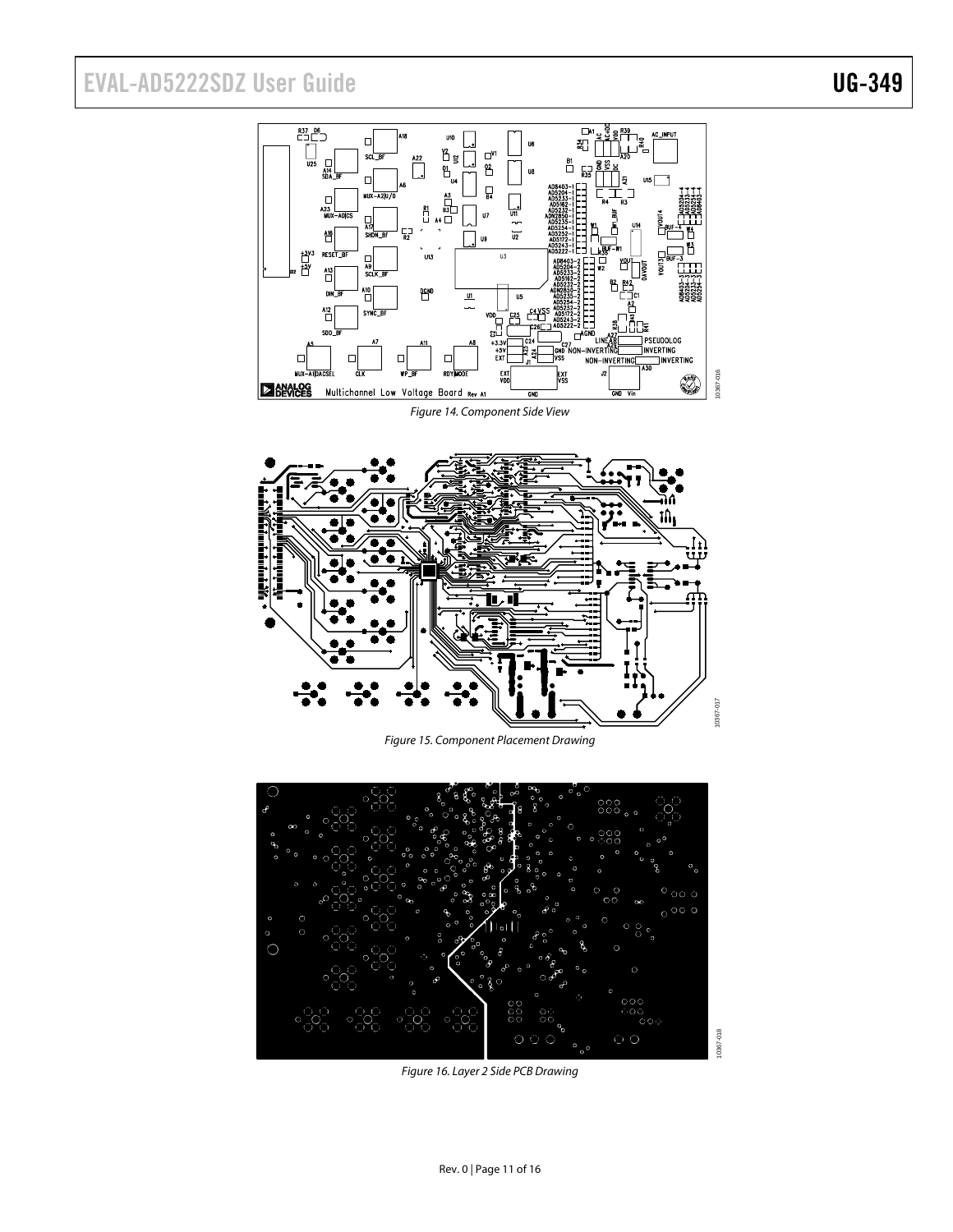10367-020

10367-020





*Figure 18. Solder Side PCB Drawing*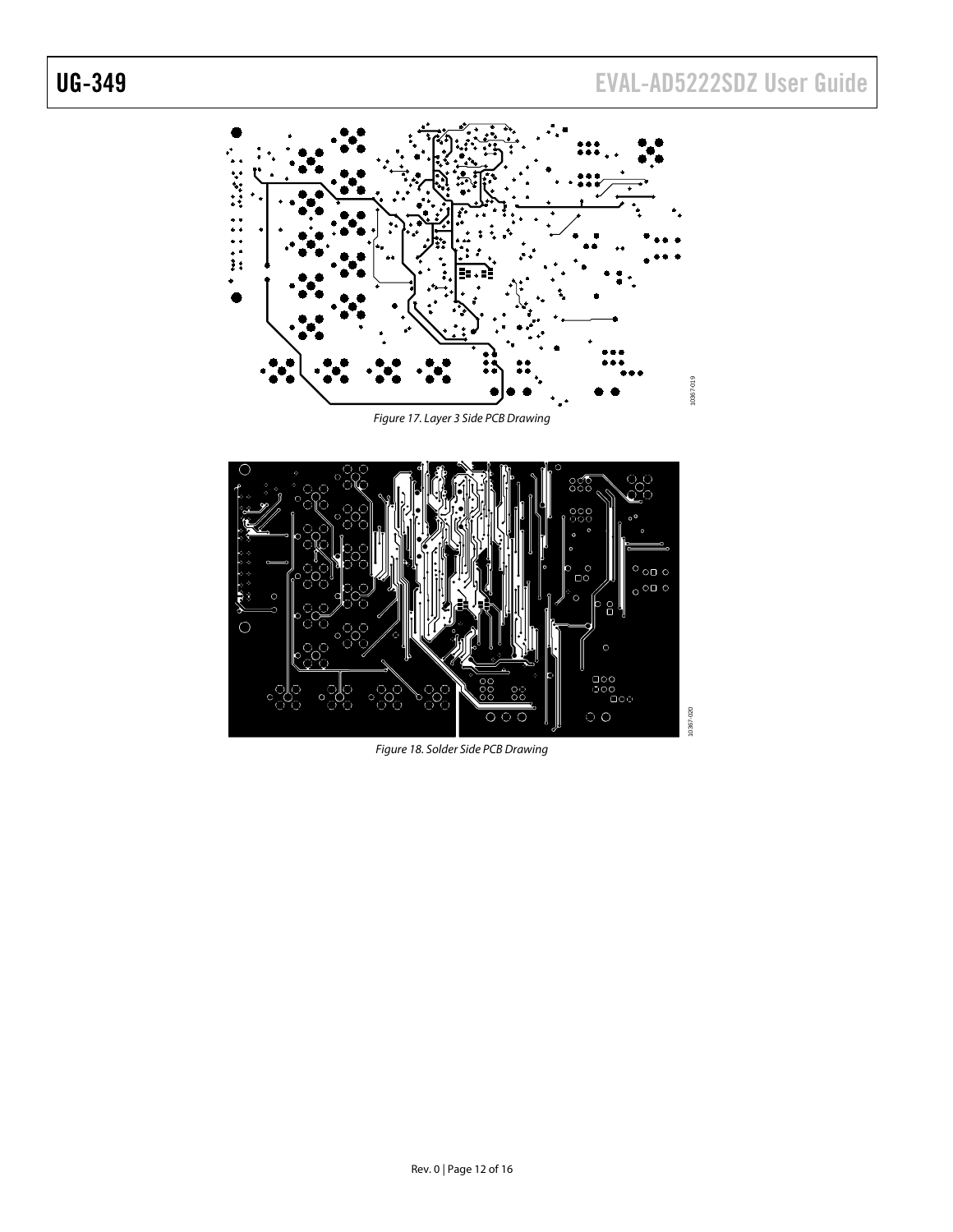# <span id="page-12-0"></span>ORDERING INFORMATION

### <span id="page-12-1"></span>**BILL OF MATERIALS**

|              | Table 7.                                                                                                                                                                                                                                                                                                                                                                     |                                                                                               |                                    |  |  |
|--------------|------------------------------------------------------------------------------------------------------------------------------------------------------------------------------------------------------------------------------------------------------------------------------------------------------------------------------------------------------------------------------|-----------------------------------------------------------------------------------------------|------------------------------------|--|--|
| Qty          | <b>Reference Designator</b>                                                                                                                                                                                                                                                                                                                                                  | <b>Description</b>                                                                            | Supplier <sup>1</sup> /Part Number |  |  |
| $\mathbf{1}$ | C1                                                                                                                                                                                                                                                                                                                                                                           | 10 nF capacitor, 0805                                                                         | FEC 1692285                        |  |  |
| 4            | C2, C4, C25, C26                                                                                                                                                                                                                                                                                                                                                             | 0.1 µF capacitor, 0603                                                                        | FEC 138-2224                       |  |  |
| 1            | C <sub>3</sub>                                                                                                                                                                                                                                                                                                                                                               | 1 µF capacitor, 0402                                                                          | FEC 1288253                        |  |  |
| 2            | C <sub>24</sub> , C <sub>27</sub>                                                                                                                                                                                                                                                                                                                                            | 10 µF capacitor, 1206                                                                         | FEC 1611967                        |  |  |
| 1            | D <sub>6</sub>                                                                                                                                                                                                                                                                                                                                                               | LED, green                                                                                    | FEC 579-0852                       |  |  |
| 1            | J1                                                                                                                                                                                                                                                                                                                                                                           | 3-pin connector                                                                               | FEC 151790                         |  |  |
| 1            | J2                                                                                                                                                                                                                                                                                                                                                                           | 2-pin connector                                                                               | FEC 151789                         |  |  |
| 1            | J22                                                                                                                                                                                                                                                                                                                                                                          | Receptacle, 0.6 mm, 120-way                                                                   | Digi-Key H1219-ND                  |  |  |
| 4            | A20, A21, A24, A25                                                                                                                                                                                                                                                                                                                                                           | Header 2-row, 36 + 36 way and jumper socket, black                                            | FEC 148-535 and FEC 150-410        |  |  |
| 3            | A27, A29, A30                                                                                                                                                                                                                                                                                                                                                                | Header 1-row, 3-way and jumper socket, black                                                  | FEC 102-2248 and FEC 150-410       |  |  |
| 4            | BUF-W1, OAVOUT, BUF-3, BUF-4                                                                                                                                                                                                                                                                                                                                                 | Header 1-row, 2-way and jumper socket, black                                                  | FEC 102-2247 and FEC 150-410       |  |  |
| 1            | R41                                                                                                                                                                                                                                                                                                                                                                          | 1.78 k $\Omega$ resistor, 0603, 1%                                                            | FEC 1170811                        |  |  |
| 2            | R1, R2                                                                                                                                                                                                                                                                                                                                                                       | 2.2 k $\Omega$ resistor, 0603, 1%                                                             | FEC 933-0810                       |  |  |
| 5            | R3, R4, R38, R39, R40                                                                                                                                                                                                                                                                                                                                                        | 2.7 k $\Omega$ resistor, 1206, 1%                                                             | FEC 9337288                        |  |  |
| 40           | AD5162-1, AD5162-2, AD5222-1, AD5222-2,<br>AD5204-1, AD5204-2, AD5204-3, AD5204-4,<br>AD5222-1, AD5222-2, AD5232-1, AD5232-2,<br>AD5233-1, AD5233-2, AD5233-3, AD5233-4,<br>AD5235-1, AD5235-2, AD5243-1, AD5243-2,<br>AD5252-1, AD5252-2, AD5222-1, AD5222-2,<br>AD5222-3, AD5222-4, AD5222-1, AD5222-2,<br>AD5222-3, AD5222-4, ADN2850-1,<br>ADN2850-2, R34, R35, R42, R43 | 0 $\Omega$ resistor, 0603                                                                     | FEC 9331662                        |  |  |
| $\mathbf{1}$ | R37                                                                                                                                                                                                                                                                                                                                                                          | 1 k $\Omega$ resistor, 0603, 1%                                                               | FEC 933-0380                       |  |  |
| 6            | 3.3 V, 5 V, DGND, AGND, VDD, VSS                                                                                                                                                                                                                                                                                                                                             | Test point, PCB, black, PK100                                                                 | FEC 873-1128                       |  |  |
| 34           | A1, A2, A3, A4, RDY MODE, RESET_BF,<br>SCL_BF, SCLK_BF, SDA_BF, SDO_BF,<br>SHDN_BF, SYNC_BF, MUX-A0 CS, MUX-<br>A1 DACSEL MUX-A2 U/D, O1, O2, DIN_BF,<br>CLK, B1, B2, B3, B4, V1, V2, VOUT, VOUT2,<br>VOUT3, VOUT4, W1, W1_BUF, W2, W3, W4,<br>WP_BUF                                                                                                                        | Test point, PCB, red, PK100                                                                   | FEC 873-1144                       |  |  |
| $\mathbf{1}$ | U1                                                                                                                                                                                                                                                                                                                                                                           | 256-position, dual-channel, l <sup>2</sup> C-compatible digital<br>potentiometer              | <b>Analog Devices AD5243</b>       |  |  |
| $\mathbf{1}$ | U <sub>2</sub>                                                                                                                                                                                                                                                                                                                                                               | 256-position, dual-channel, SPI digital<br>potentiometer                                      | <b>Analog Devices AD5162</b>       |  |  |
| 1            | U <sub>3</sub>                                                                                                                                                                                                                                                                                                                                                               | 256-position, one-time programmable, dual-<br>channel, I <sup>2</sup> C digital potentiometer | <b>Analog Devices AD5172</b>       |  |  |
| 1            | U4                                                                                                                                                                                                                                                                                                                                                                           | Nonvolatile, quad, 64-position digital<br>potentiometer                                       | <b>Analog Devices AD5233</b>       |  |  |
| 1            | U <sub>5</sub>                                                                                                                                                                                                                                                                                                                                                               | Dual, increment/decrement digital potentiometer                                               | <b>Analog Devices AD5222</b>       |  |  |
| 1            | U6                                                                                                                                                                                                                                                                                                                                                                           | 4-channel digital potentiometer                                                               | <b>Analog Devices AD8403</b>       |  |  |
| 1            | U7                                                                                                                                                                                                                                                                                                                                                                           | Quad, 256-position, I <sup>2</sup> C, nonvolatile memory digital<br>potentiometer             | <b>Analog Devices AD5254</b>       |  |  |
| 1            | U8                                                                                                                                                                                                                                                                                                                                                                           | 4-channel digital potentiometer                                                               | <b>Analog Devices AD5204</b>       |  |  |
| 1            | U9                                                                                                                                                                                                                                                                                                                                                                           | I <sup>2</sup> C, nonvolatile memory, dual, 256-position digital<br>potentiometer             | <b>Analog Devices AD5252</b>       |  |  |
| 1            | U10                                                                                                                                                                                                                                                                                                                                                                          | Nonvolatile memory, dual, 256-position digital<br>potentiometer                               | <b>Analog Devices AD5232</b>       |  |  |
| 1            | U11                                                                                                                                                                                                                                                                                                                                                                          | Dual, 1024-position digital potentiometer with<br>nonvolatile memory and SPI interface        | <b>Analog Devices AD5235</b>       |  |  |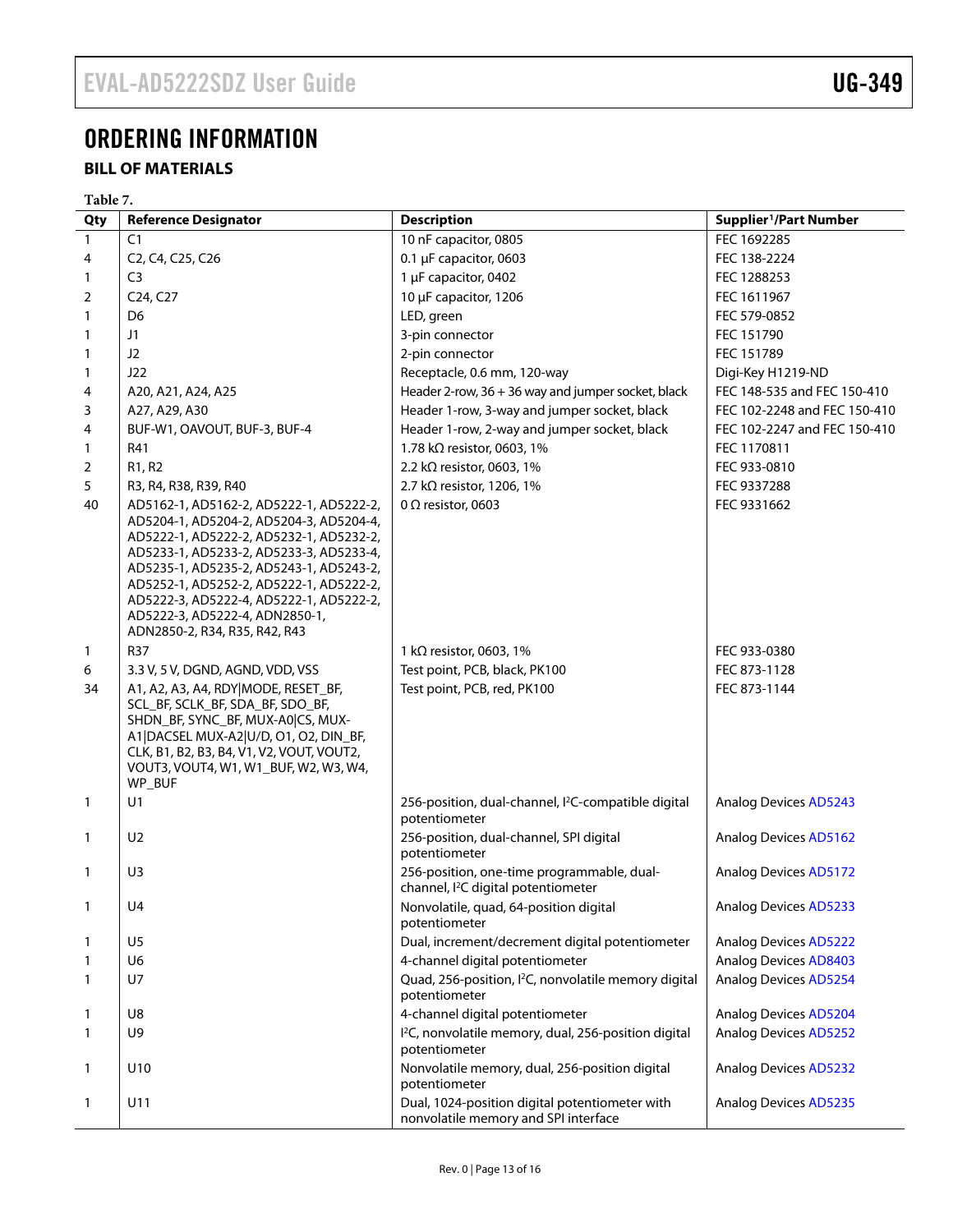<span id="page-13-1"></span>

| Qty | <b>Reference Designator</b> | <b>Description</b>                                                                | Supplier <sup>1</sup> /Part Number |
|-----|-----------------------------|-----------------------------------------------------------------------------------|------------------------------------|
|     | U <sub>12</sub>             | Dual, 1024-position digital rheostat with<br>nonvolatile memory and SPI interface | <b>Analog Devices ADN2850</b>      |
|     | U13                         | 2.5 V/3.3 V, 16-bit (dual 8-bit), two-port level<br>translator bus switch         | <b>Analog Devices ADG3247</b>      |
|     | U14                         | Precision, 20 MHz, CMOS, quad, rail-to-rail<br>operational amplifier              | Analog Devices AD8618              |
|     | U <sub>15</sub>             | 50 MHz, precision, low distortion, low noise CMOS<br>amplifier                    | Analog Devices AD8652              |
|     | U <sub>25</sub>             | 24LC64 EEPROM                                                                     | FEC 975-8070                       |
|     | A22                         | 3 V/5 V, ± 5 V CMOS, 8-channel analog multiplexer                                 | <b>Analog Devices ADG658</b>       |

<sup>1</sup> FEC refers to Farnell Electronic Component Distributors; Digi-Key refers to Digi-Key Corporation.

#### <span id="page-13-0"></span>**RELATED LINKS**

| <b>Resource</b> | <b>Description</b>                                                                         |
|-----------------|--------------------------------------------------------------------------------------------|
| AD5243          | Product Page, 256-Position Dual-Channel <sup>12</sup> C Compatible Digital Potentiometer   |
| AD5162          | Product Page, 256-Position Dual-Channel SPI Digital Potentiometer                          |
| AD5233          | Product Page, Nonvolatile, Quad, 64-Position Digital Potentiometer                         |
| AD5222          | Product Page, Dual, Increment/Decrement Digital Potentiometer                              |
| AD8403          | Product Page, 4-Channel Digital Potentiometer                                              |
| AD5254          | Product Page, Quad 256-Position <sup>2</sup> C Nonvolatile Memory, Digital Potentiometer   |
| AD5204          | Product Page, 4-Channel Digital Potentiometer                                              |
| AD5252          | Product Page, <sup>12</sup> C, Nonvolatile Memory, Dual 256-Position Digital Potentiometer |
| AD5232          | Product Page, Nonvolatile Memory, Dual, 256-Position Digital Potentiometer                 |
| AD5235          | Product Page, Nonvolatile Memory, Dual 1024-Position Digital Potentiometer                 |
| <b>ADN2850</b>  | Product Page, Nonvolatile Memory, Dual 1024-Position Digital Resistor                      |
| ADG3247         | Product Page, 2.5 V/3.3 V, 16-Bit (Dual 8-Bit), 2-Port Level Translator, Bus Switch        |
| <b>ADG658</b>   | Product Page, $3 V/5 V \pm 5 V$ CMOS 8-Channel Analog Multiplexer                          |
| AD8652          | Product Page, 50 MHz, Precision, Low Distortion, Low Noise CMOS Amplifier                  |
| AD8618          | Product Page, Precision 20 MHz CMOS Quad Rail-to-Rail Operational Amplifier                |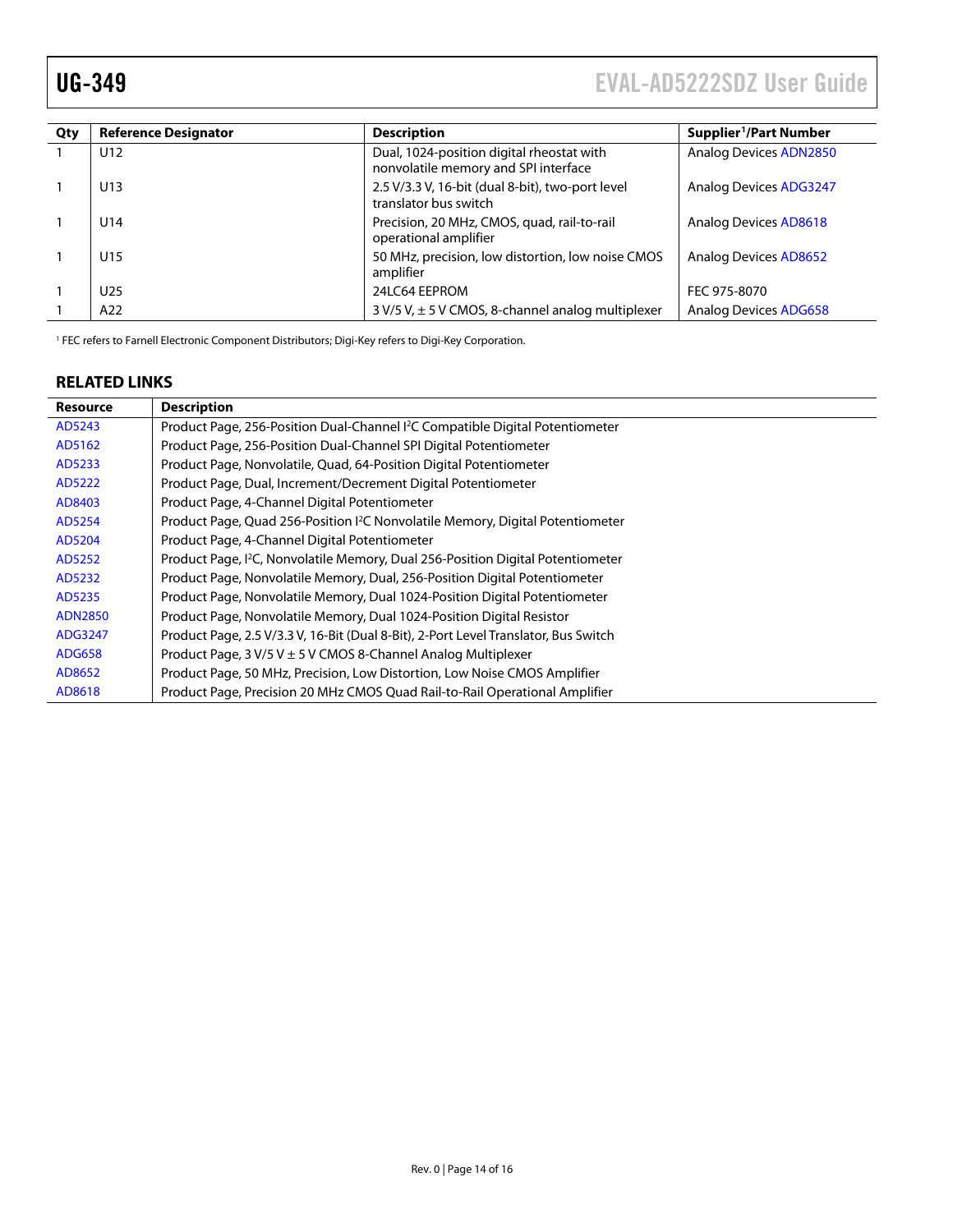# <span id="page-14-0"></span>**NOTES**